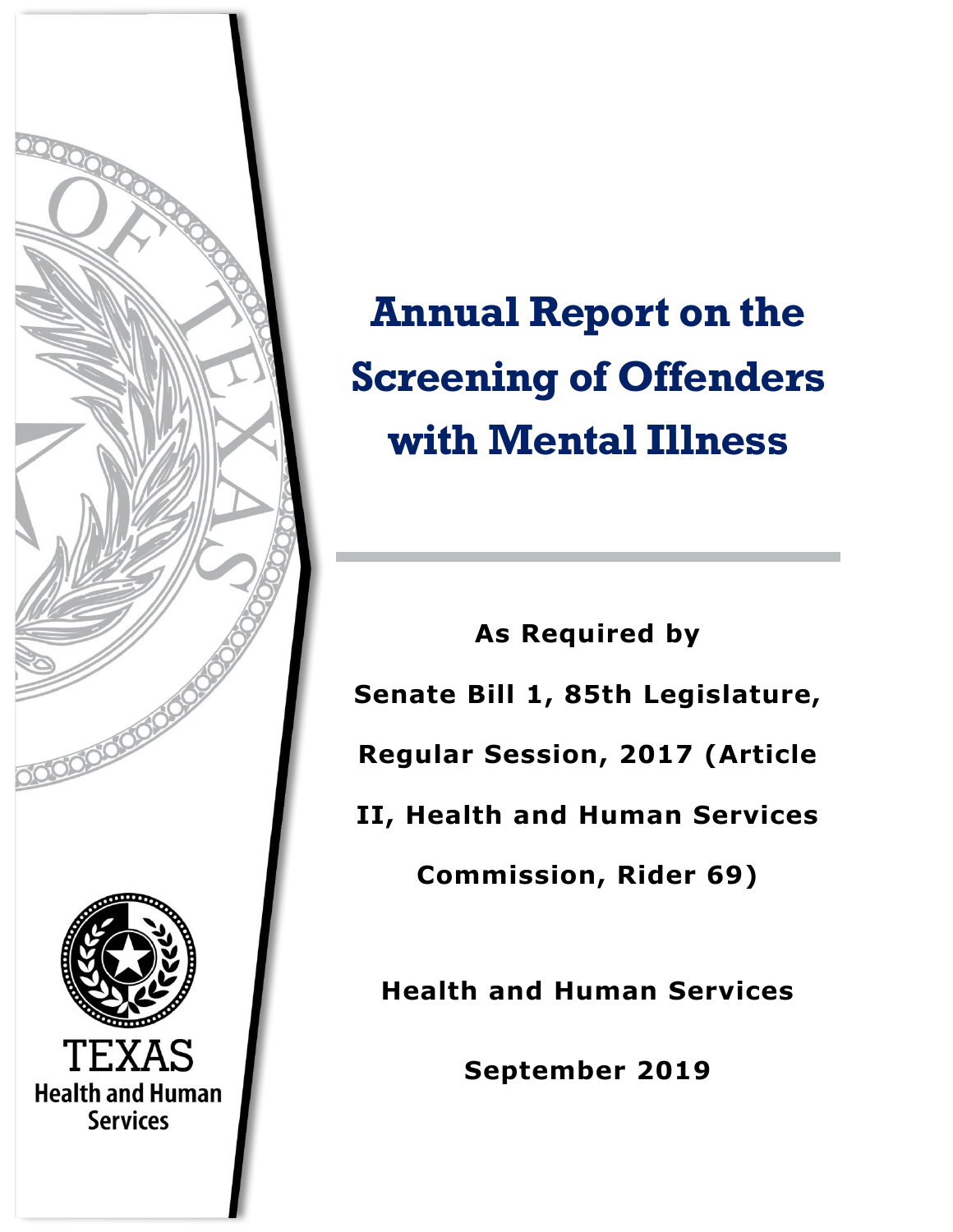# <span id="page-1-0"></span>**Table of Contents**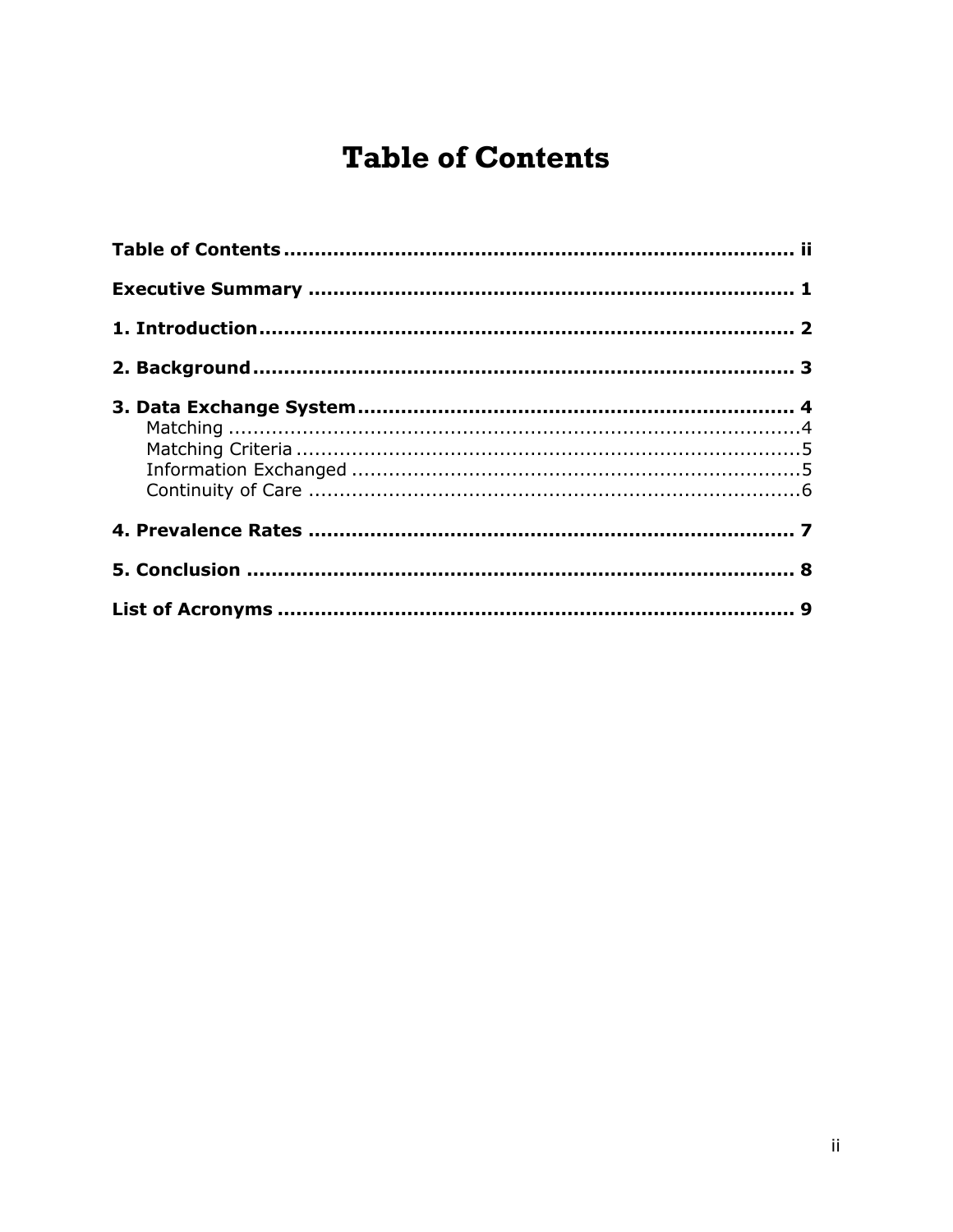### <span id="page-2-0"></span>**Executive Summary**

The 2018-19 General Appropriations Act, Senate Bill (S.B.) 1, 85th Legislature, Regular Session, 2017 (Article II, Health and Human Services Commission [HHSC], (Rider 69) requires an *Annual Report on the Screening of Offenders with Mental Illness* summarizing the exchange of information between agencies to:

- Support continuity of care services for individuals with mental illness involved with the criminal justice system; and
- Supplement local post-booking jail diversion activities.

HHSC and the Texas Department of Public Safety (DPS) developed the Texas Law Enforcement Telecommunications System (TLETS), a real-time identification and data exchange system for special-needs offenders. The TLETS automation matches county jail inmates' personal information with records of mental health services from state-funded mental health and substance use services providers to HHSC's Clinical Management for Behavioral Health Services (CMBHS) database. The TLETS data exchange includes an individual for whom criminal charges are pending or who, after conviction or adjudication, is in custody or under any form of criminal justice supervision.

Between September 1, 2018 and June 21, 2019, 893,473 requests for matches using TLETS were made. Of those, 39,549 (4 percent) were exact matches and 223,903 (25 percent) were probable matches. Matched individuals were screened to ensure they were still eligible for state-funded mental health and substance use services and linked to community-based mental health services.

The TLETS automation facilitated collaboration and communication between local jails and state-funded mental health and substance use services providers for jail diversion.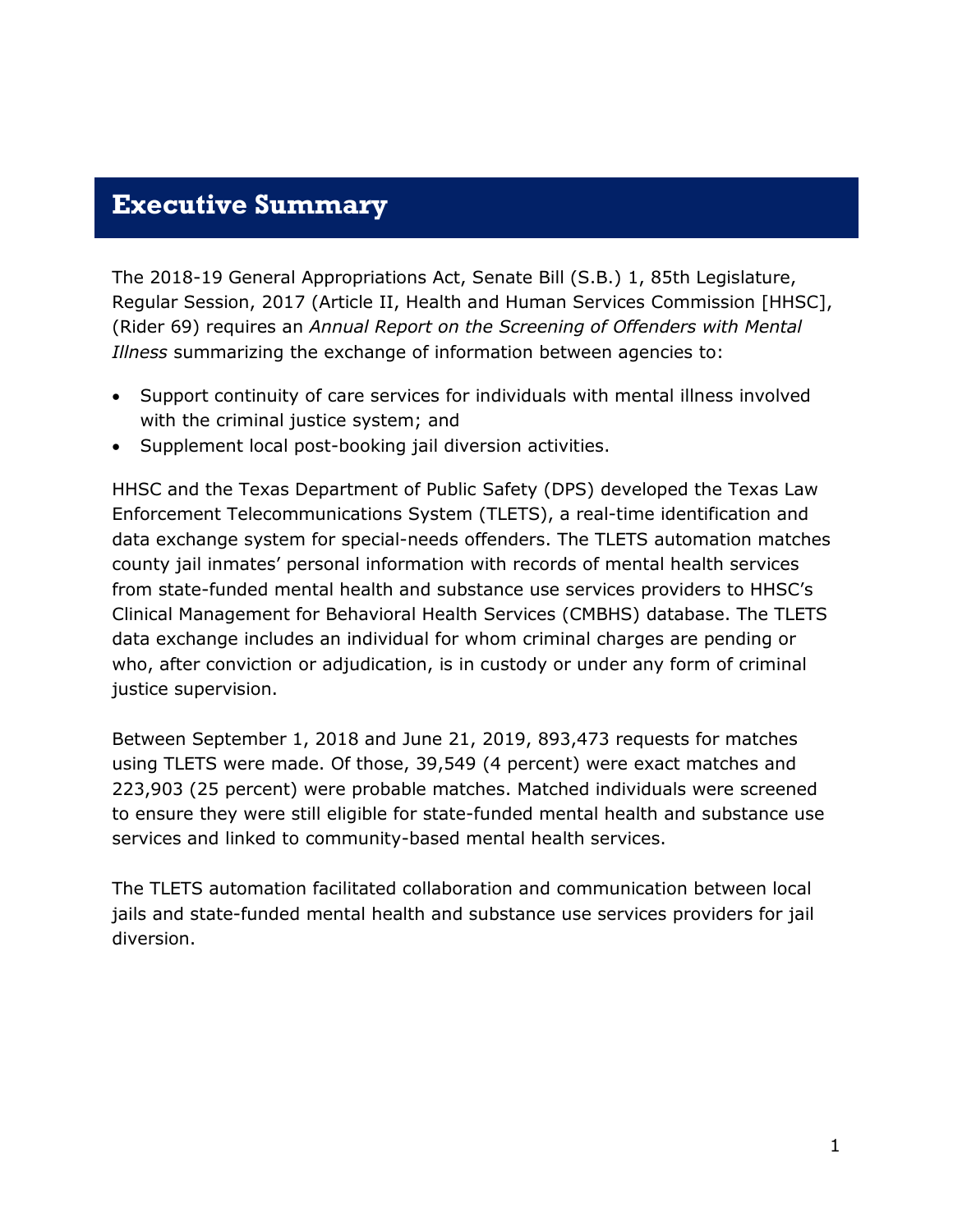### <span id="page-3-0"></span>**1. Introduction**

Rider 69 requires HHSC to submit the *Annual Report on the Screening of Offenders with Mental Illness* to the Legislative Budget Board by September 1 each year.

The report must discuss the exchange of information between agencies to support jail diversion and continuity of care for individuals with mental illness involved with the criminal justice system, including but not limited to the:

- Manner in which information is exchanged between agencies;
- Frequency with which the information is exchanged;
- Type of information most frequently exchanged; and
- Agencies frequently involved in the exchange of information.

The fiscal year 2019 report summarizes data sharing between HHSC and other participating agencies using the TLETS data exchange.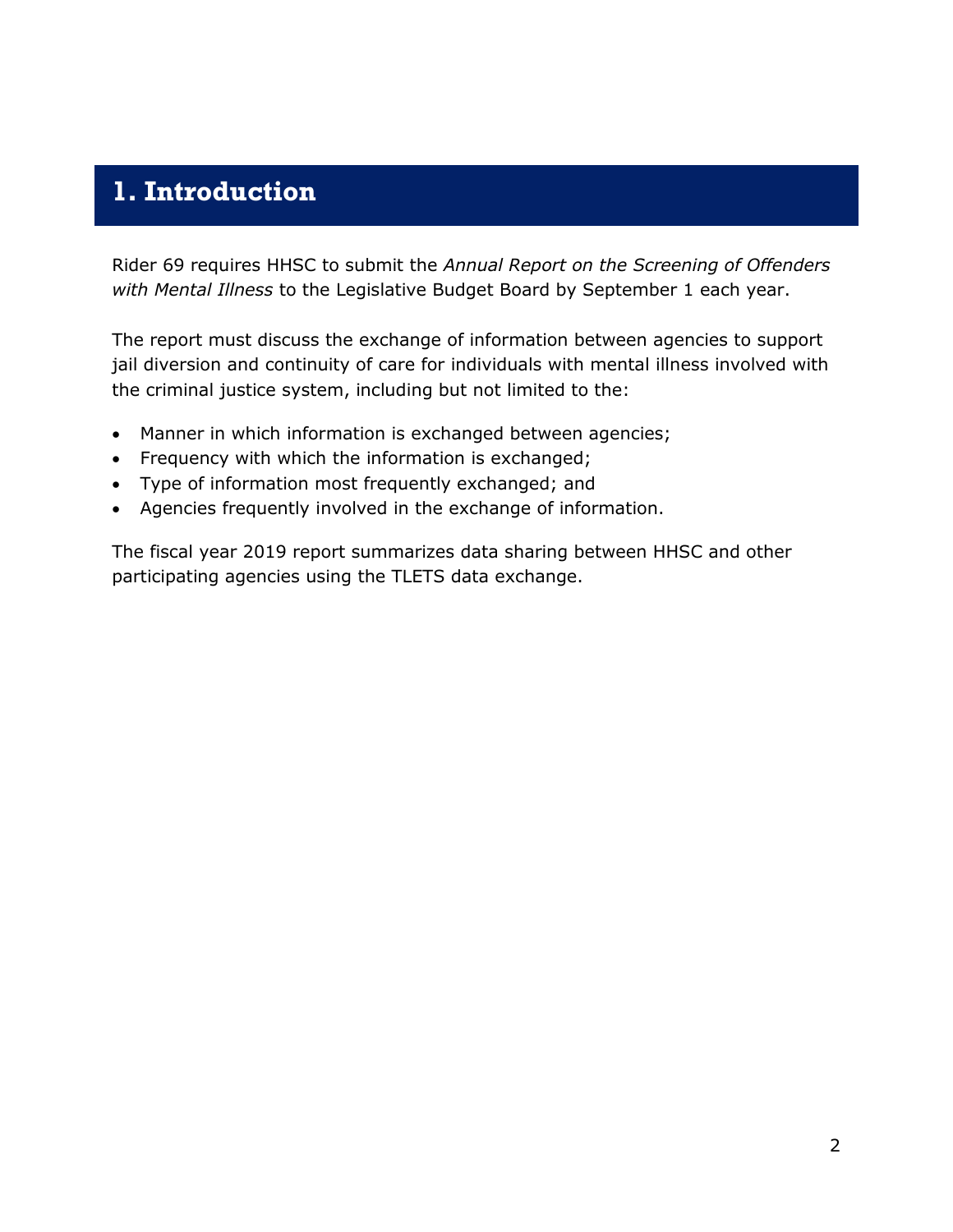## <span id="page-4-0"></span>**2. Background**

The following agencies have a Memorandum of Understanding (MOU) to exchange information to support jail diversion and continuity of care for individuals with mental illness involved with the criminal justice system:

- HHSC and the Department of State Health Services (DSHS)
- Community centers, as defined in Health and Safety Code Section 534.001(b)<sup>1</sup>
- DPS Bureau of Identification and Records<sup>2</sup>
- Texas Department of Criminal Justice
- Local mental health authorities (LMHAs)
- Local behavioral health authorities (LBHAs)
- Community supervision departments
- Community corrections departments

Data sharing under the MOU is used to:

j

- Identify offenders with mental impairments in the criminal justice system;
- Collect and report prevalence data; and
- Accept and disclose information relating to a special needs offender if the disclosure serves the purpose of Health and Safety Code, Chapter 614.

HHSC annually updates the MOU to institute a continuity of care and services program for individuals with mental illness involved in the criminal justice system. HHSC and DPS developed TLETS, the information sharing system used by the agencies to support continuity of care and jail diversion. HHSC developed the data exchange process in collaboration with the Texas Correctional Office on Offenders with Medical or Mental Impairments and the Texas Commission on Jail Standards. DPS operates the system.

In addition to promoting the sharing of information between agencies, HHSC provides ongoing technical assistance to LMHAs and LBHAs in engagement, jail diversion, and other evidence-based practices.

<sup>&</sup>lt;sup>1</sup> Per the 2018-2019 General Appropriations Act, S.B. 1, 85th Legislature, Regular Session, 2017 (Article II, HHSC, Rider 69) and Health and Safety Code Section 614.013 and Section 614.017.

<sup>2</sup> Per Chapter 614 of the Health and Safety Code, as amended by S.B. 839, 80th Legislature, Regular Session, 2007.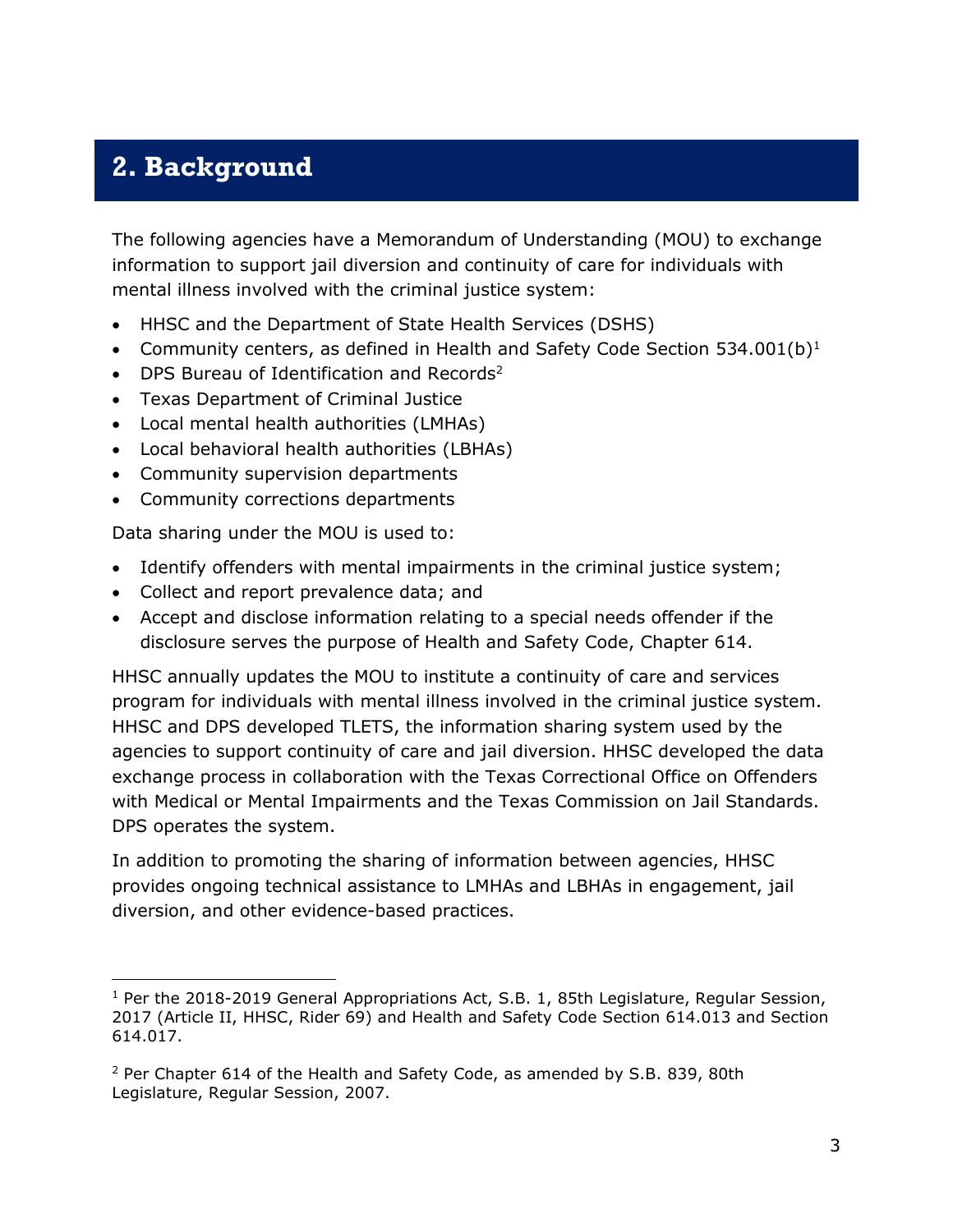## <span id="page-5-0"></span>**3. Data Exchange System**

To facilitate information sharing between the agencies, S.B. 839, 80th Legislature, Regular Session, 2007, amended Health and Safety Code, Section 614.017 to require DSHS and DPS to develop a real-time identification and data exchange system. As a result, DSHS and DPS developed TLETS.

The TLETS replaced a 72-hour manual data exchange process and is designed to efficiently match county jail inmates' personal information with records of mental health services from state-funded mental health providers in HHSC's CMBHS system.

## <span id="page-5-1"></span>**Matching**

When individuals are booked into a county jail, the TLETS tracking system matches the individual's information (i.e., last name, first name, date of birth, social security number, sex, and race) against HHSC's CMBHS database. The CMBHS is a webbased integrated electronic clinical management system for state-funded mental health and substance use providers. The CMBHS database serves as the primary system of record for state-funded mental health and substance use services and includes LMHAs, LBHAs, and behavioral health organizations (BHO).

Texas Health and Safety Code, Section 533.035(a), defines LMHAs as a local component of the mental health system designated to carry out the legislative mandate for planning, policy development, coordination, resource development, allocation, and supervision of the provision of services to individuals with mental illness in one or more local service areas.

In accordance with Texas Health and Safety Code, Section 533.0356, an LBHA provides mental health and chemical dependency services. A BHO is a managed care organization that provides or contracts for behavioral health services. Offenders identified through the match request process are those who, within the last three years, have been:

- Hospitalized in a state psychiatric hospital;
- Admitted to an HHSC-funded contracted psychiatric hospital bed; or
- Assessed for, been authorized for, or received a mental health community service by an LMHA, LBHA, or BHO.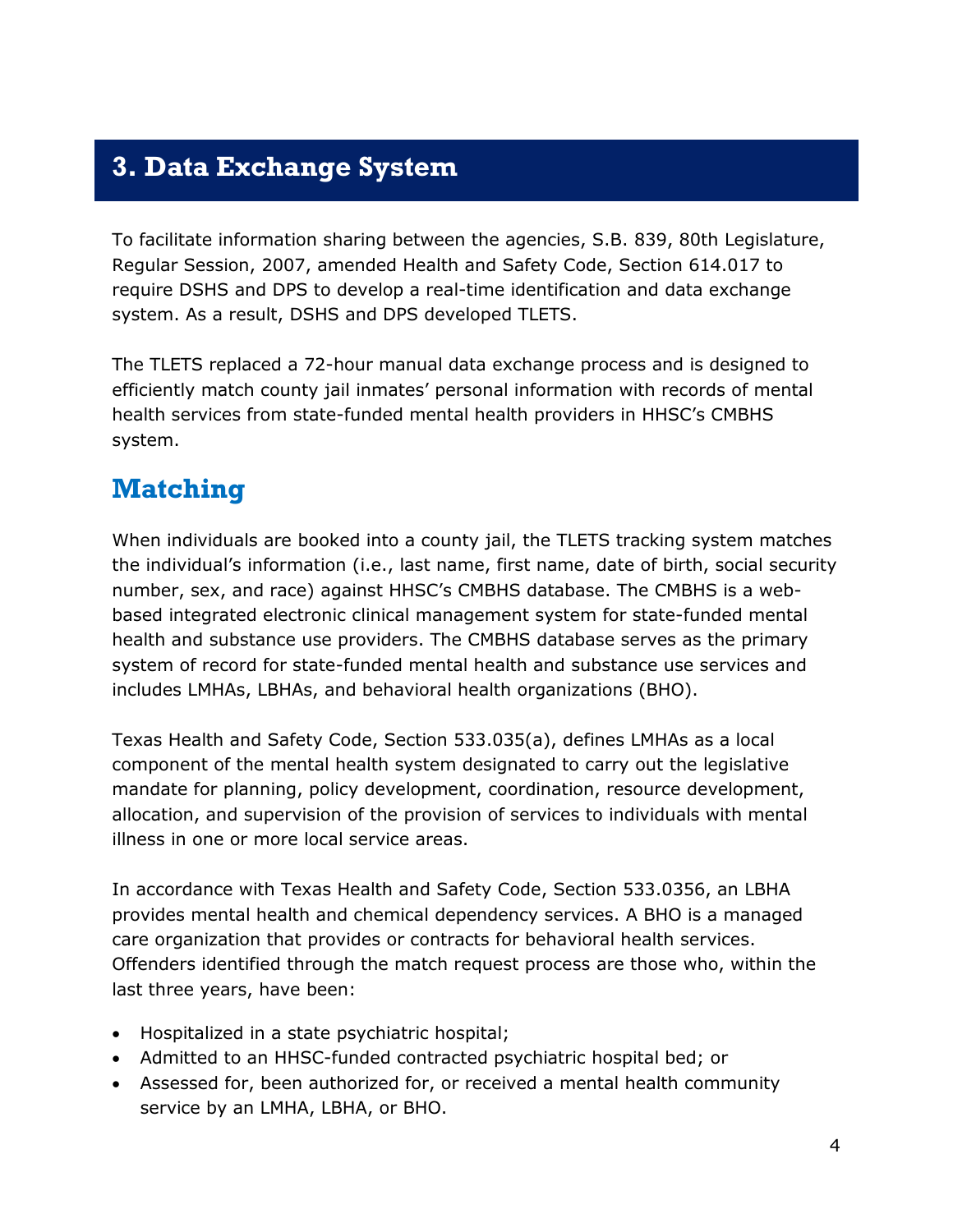### <span id="page-6-0"></span>**Matching Criteria**

HHSC uses the following criteria to identify offenders with a history of mental illness:

- Exact match: the data inquiry matches last name, first name, date of birth, sex, social security number, and race.
- Probable match: the data inquiry matches a minimum of five of six exact match items (e.g., last name, first name, date of birth, sex, race) and seven of nine digits in the social security number. The match is based on one of the following:
	- Option 1: last name, first initial, date of birth, and sex;
	- Option 2: last name, first initial, birth year, sex, and Social Security number;
	- Option 3: the first three letters of the last name, first initial, the year and month of birth, sex, or Social Security number; or
	- Option 4: last name matches against any of the other variables, first initial matches against any of the other variables, age is within five years, sex, and Social Security number matches to any other criteria found.

#### <span id="page-6-1"></span>**Information Exchanged**

If the TLETS automation identifies an exact or probable match, the match is compared to the CMBHS data and yields a report with the individual's name and location of the last LMHA, LBHA, or BHO through which a service was provided or authorized. HHSC distributes the report to jails and authorized TLETS users the next day. The report includes the following additional elements:

- Data inquiry match type
- Unique client identification numbers for each match
- Last and first name
- Social Security number or match
- Date of birth
- Gender
- Race
- County of residence code
- Local authority component number
- Local authority phone number
- Client's local case number
- Time CMBHS received and replied to the data inquiry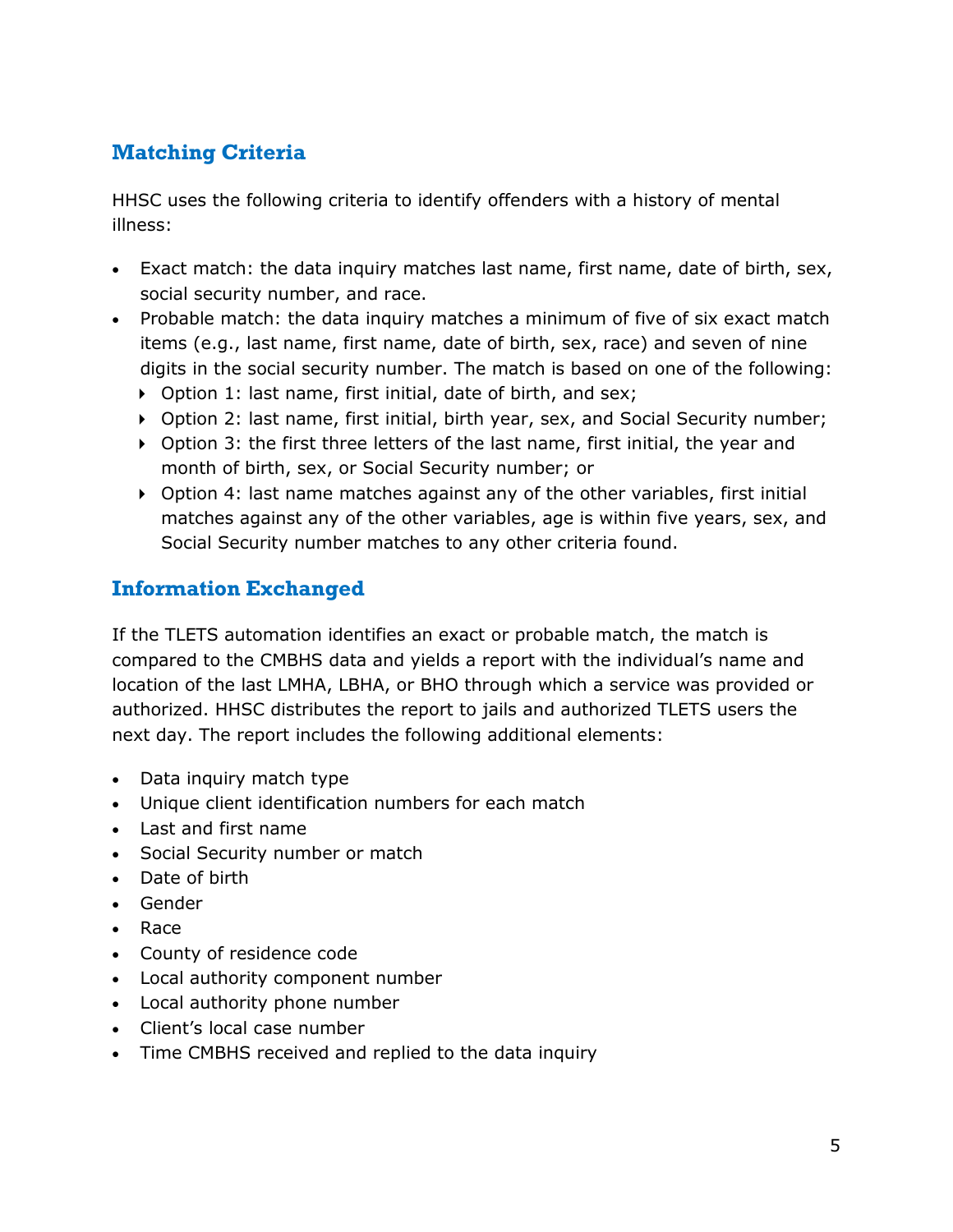#### <span id="page-7-0"></span>**Continuity of Care**

After receiving the matching report, jail staff contact the LMHA, LBHA, or BHO to request a screening. During the screening, the LMHA, LBHA, or BHO ensures matched individuals are eligible for continued services through their respective agencies and links them to community-based mental health services.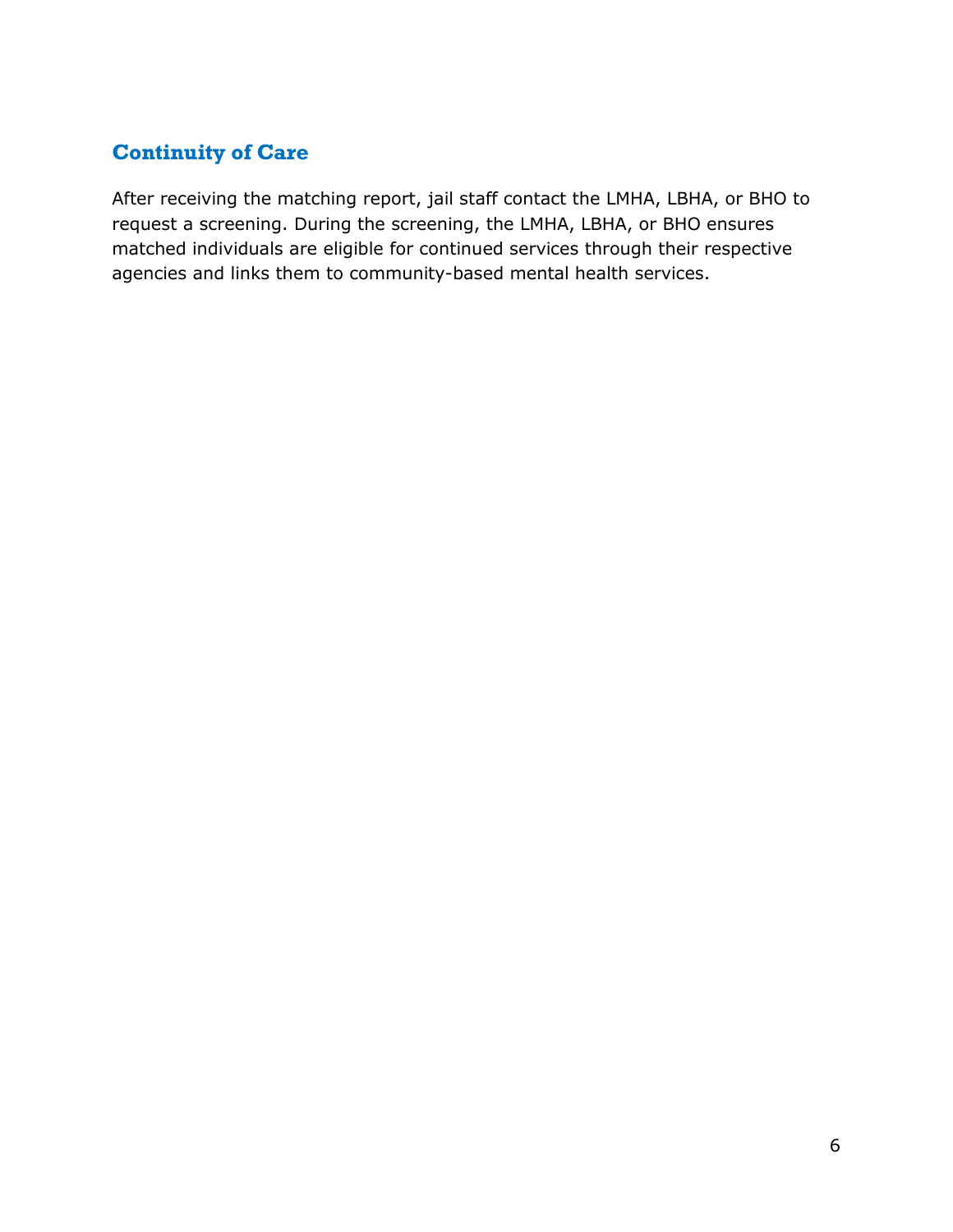## <span id="page-8-0"></span>**4. Prevalence Rates**

For the adult population, county jails and detention facilities in 235 counties<sup>3</sup> initiated 893,473 match requests between September 1, 2018, and June 21, 2019. Of the 893,473 requests, there were:

- 39,549 exact matches (4 percent), and
- 223,903 probable matches (25 percent).

During the same period, there were 14,292 match requests for the adolescent population. Of the 14,292 requests, there were:

488 exact matches (3 percent), and

j

6,421 probable matches (45 percent).

 $3$  Of the 254 counties in Texas, per the Texas Commission on Jail Standards (August 2017), 11 counties do not operate a county jail facility, and 8 counties are operated by private providers and do not participate in the Continuity of Care Query inquiries.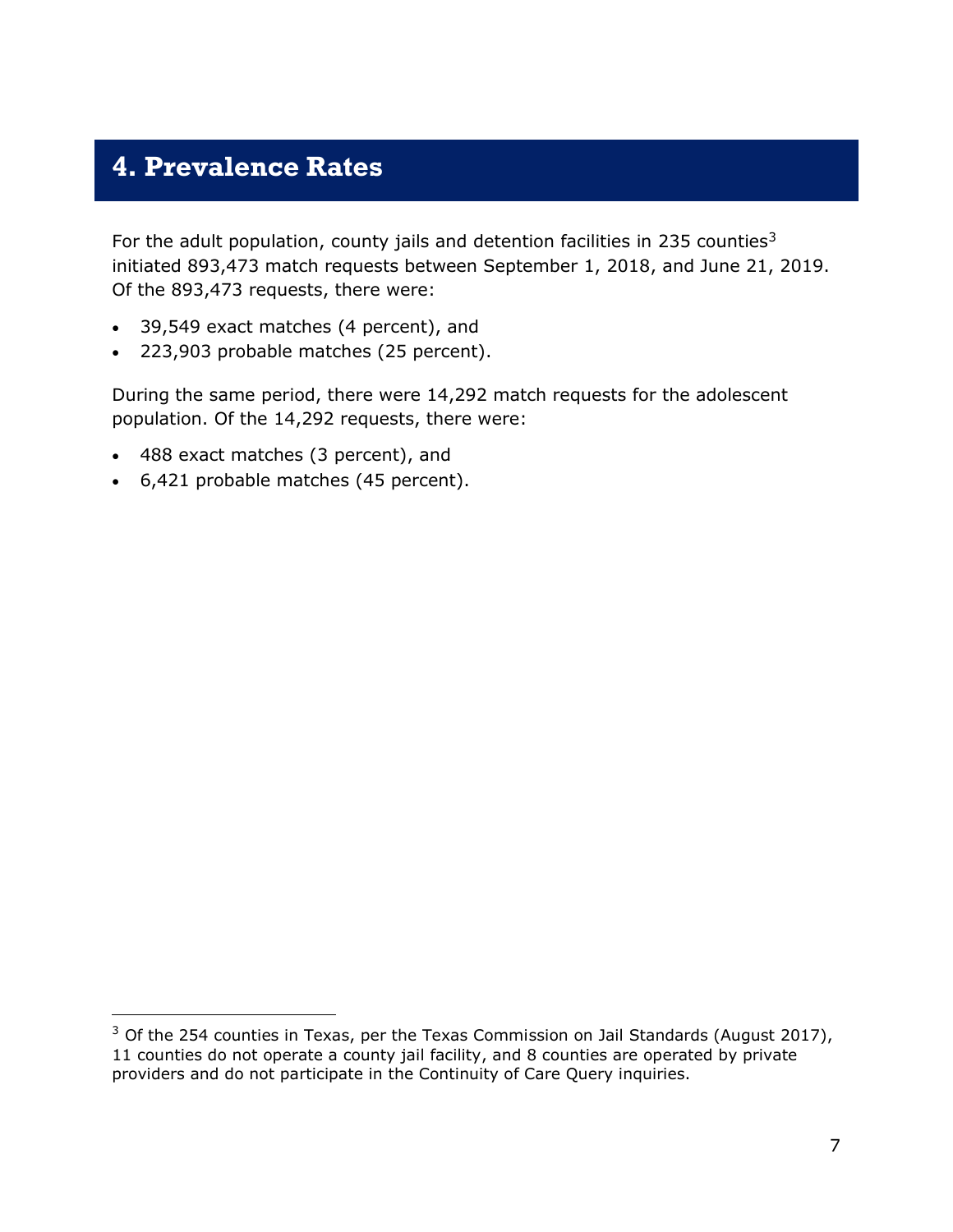## <span id="page-9-0"></span>**5. Conclusion**

Between September 1, 2018, and June 21, 2019, 893,473 requests for matches using the TLETS were made. Of those, 39,549 (4 percent) were exact matches and 223,903 (25 percent) were probable matches. Matched individuals were screened and linked to community-based mental health services.

The TLETS tracking system facilitated collaboration and communication between local jails and state-funded mental health and substance use services providers for jail diversion.